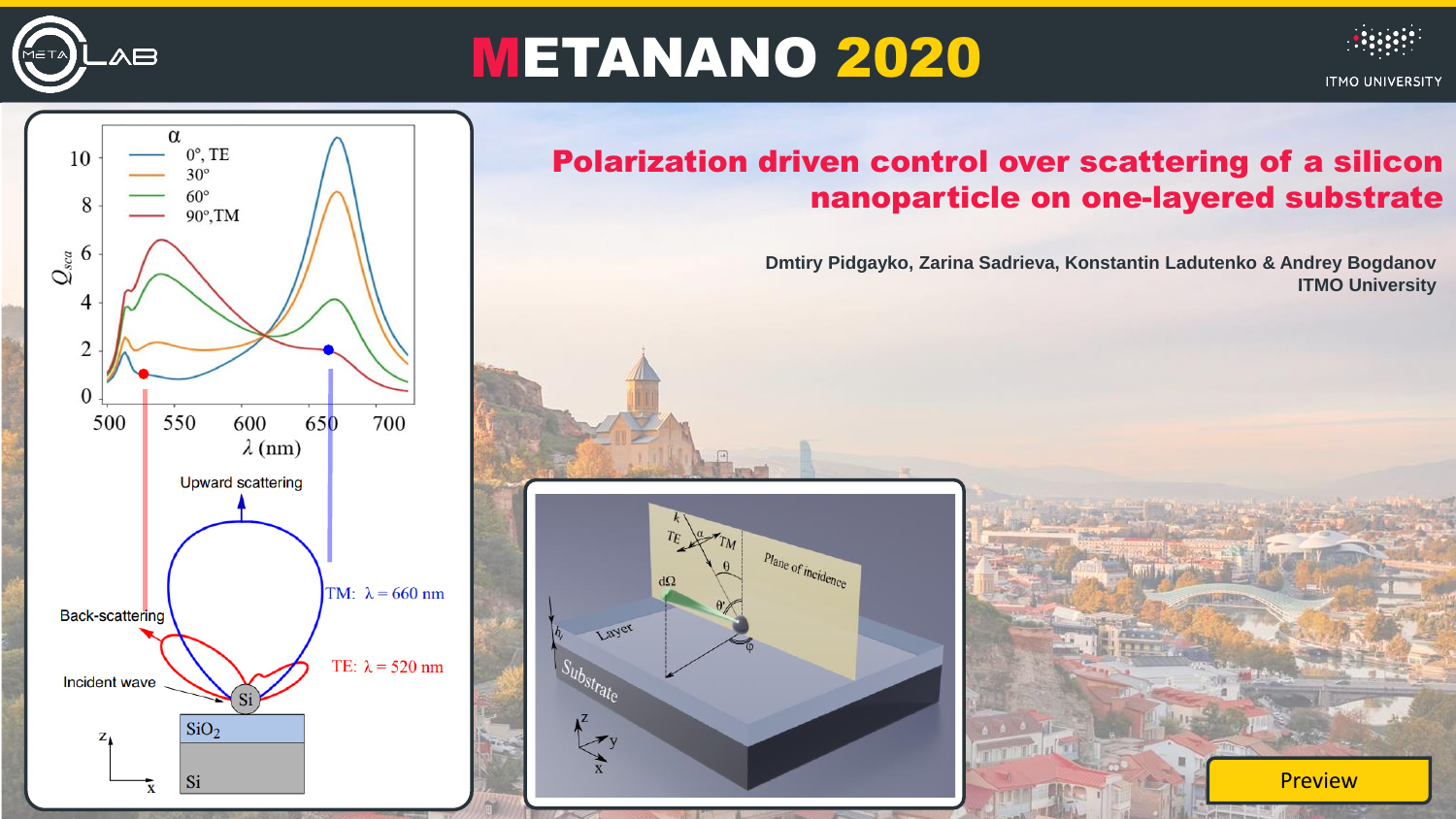



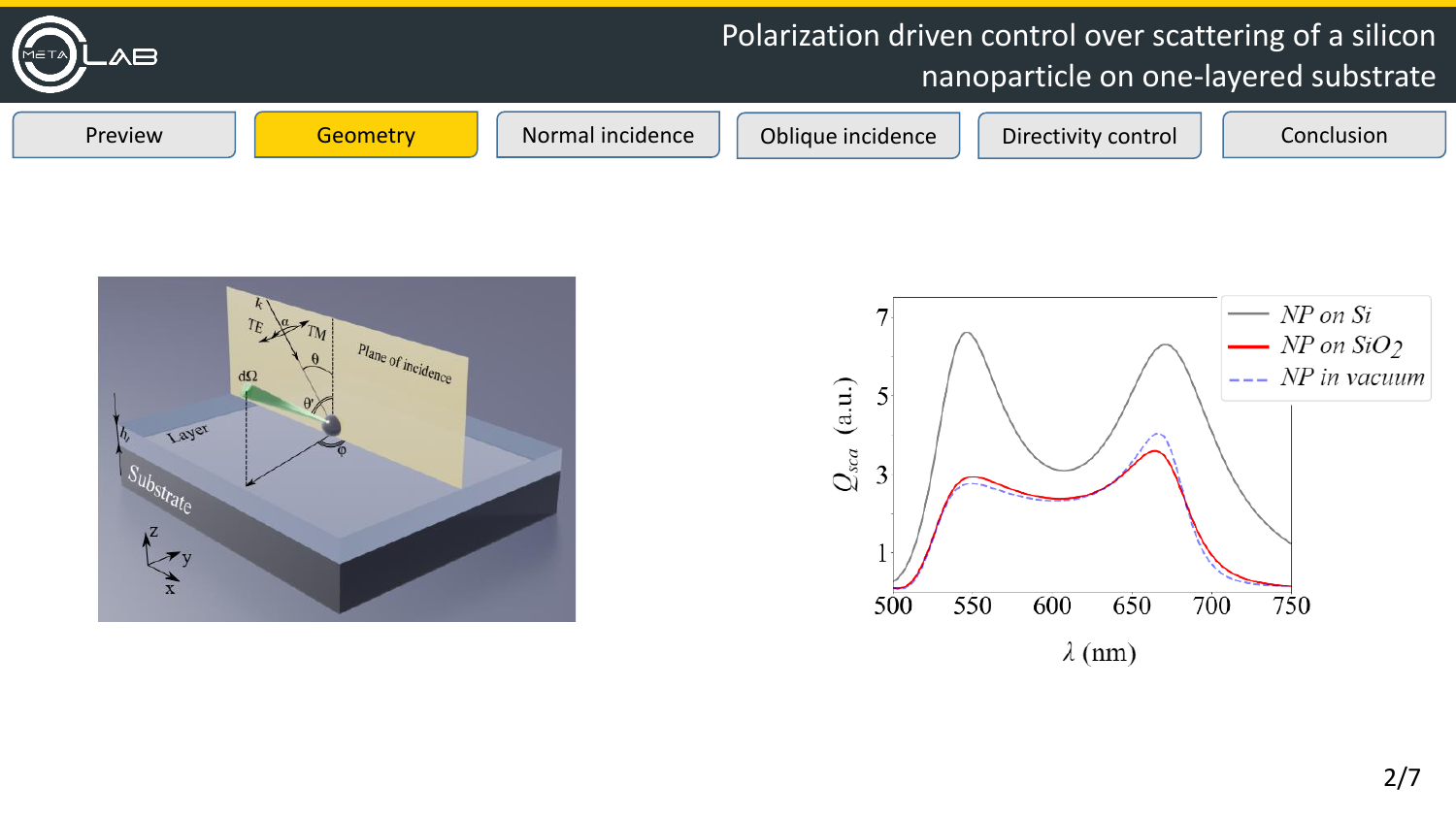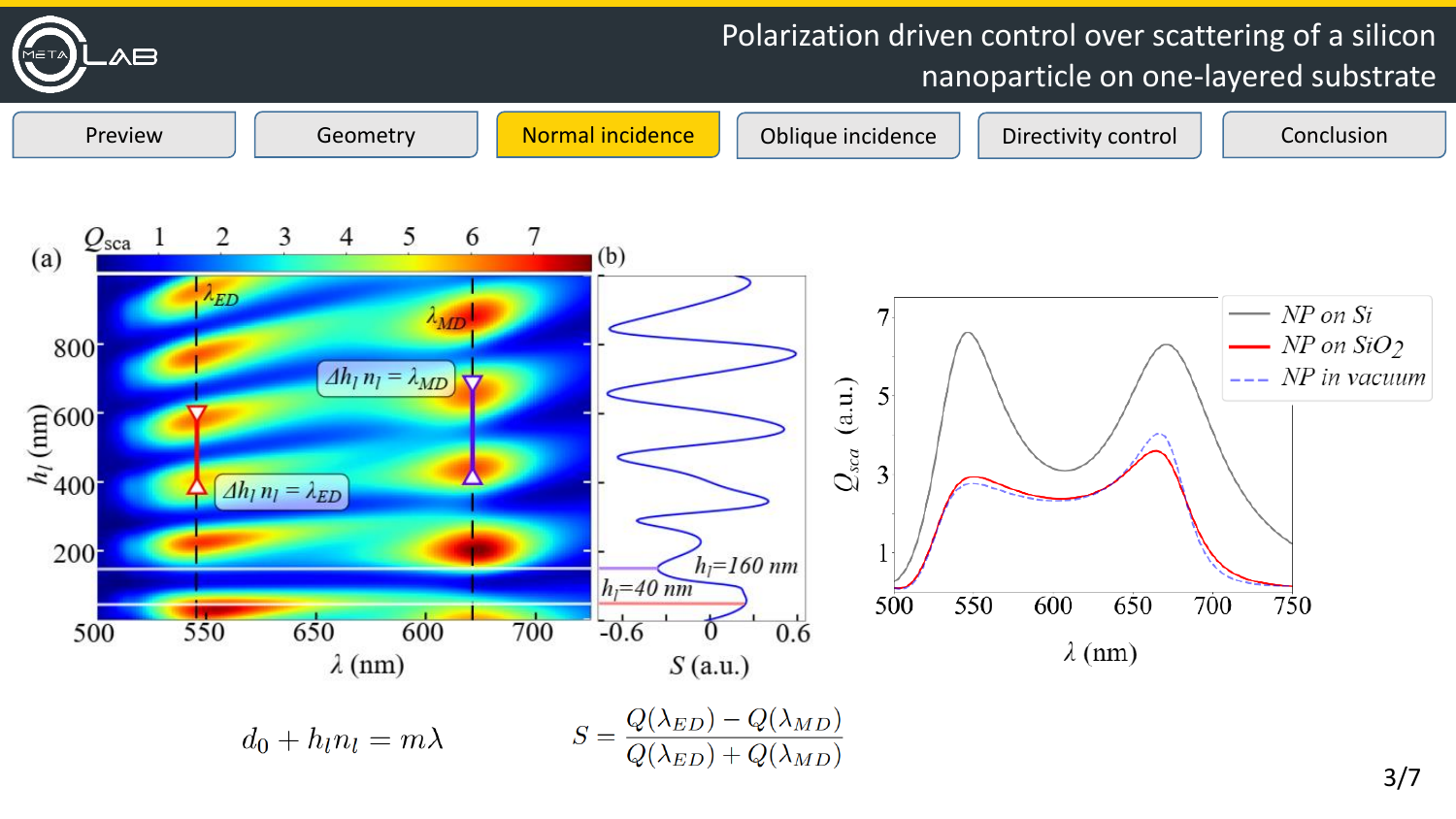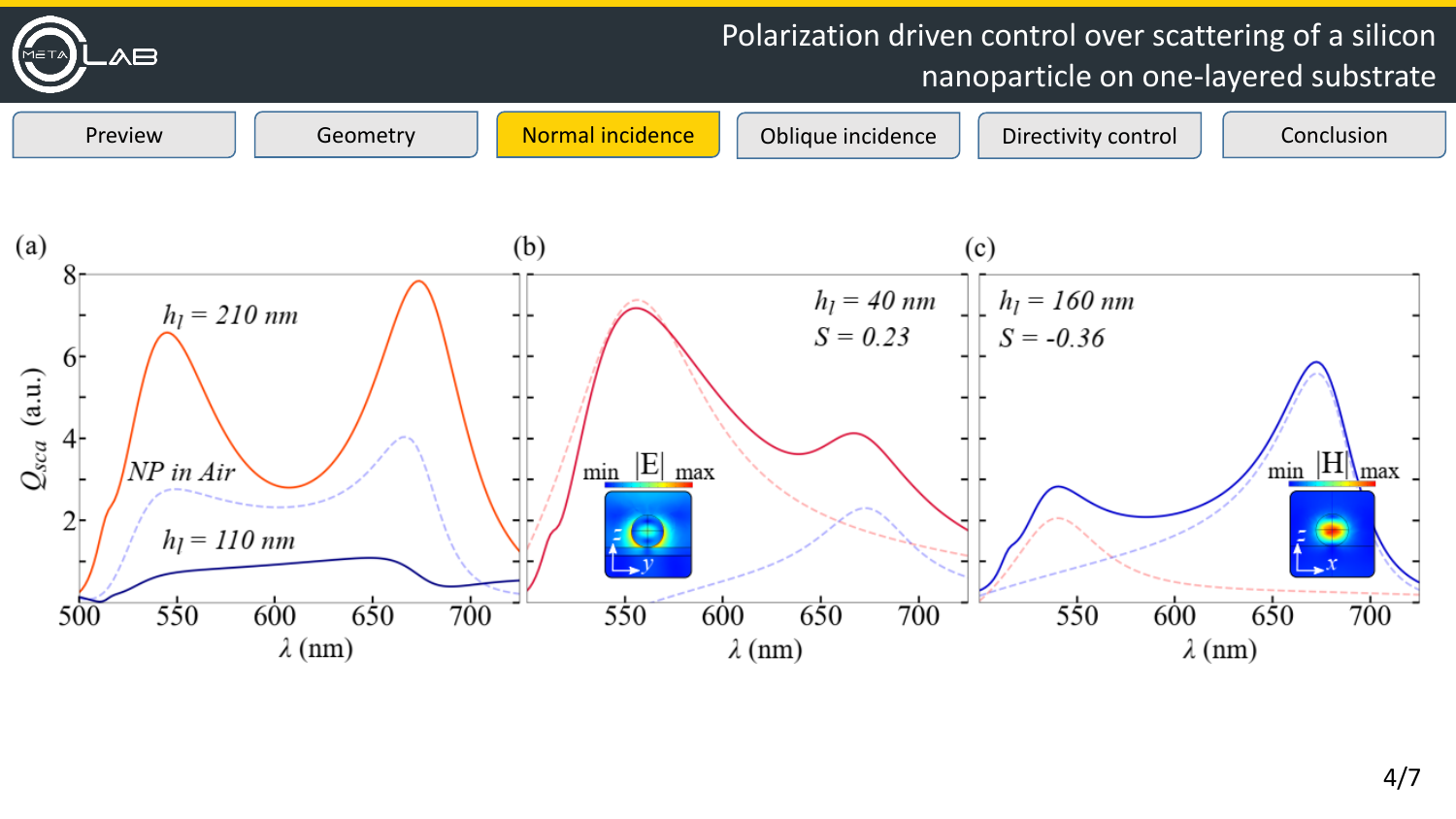

## Polarization driven control over scattering of a silicon nanoparticle on one-layered substrate

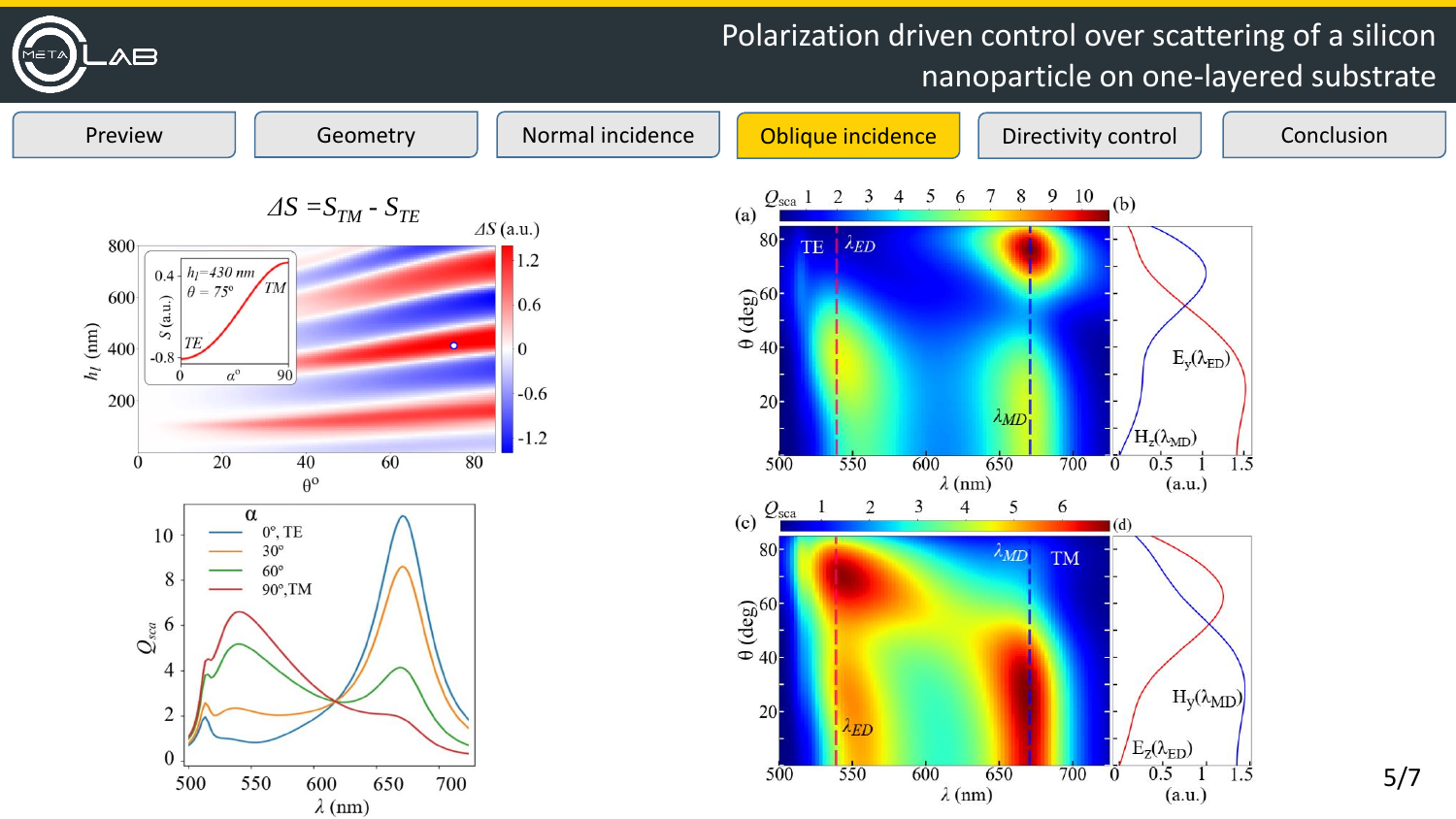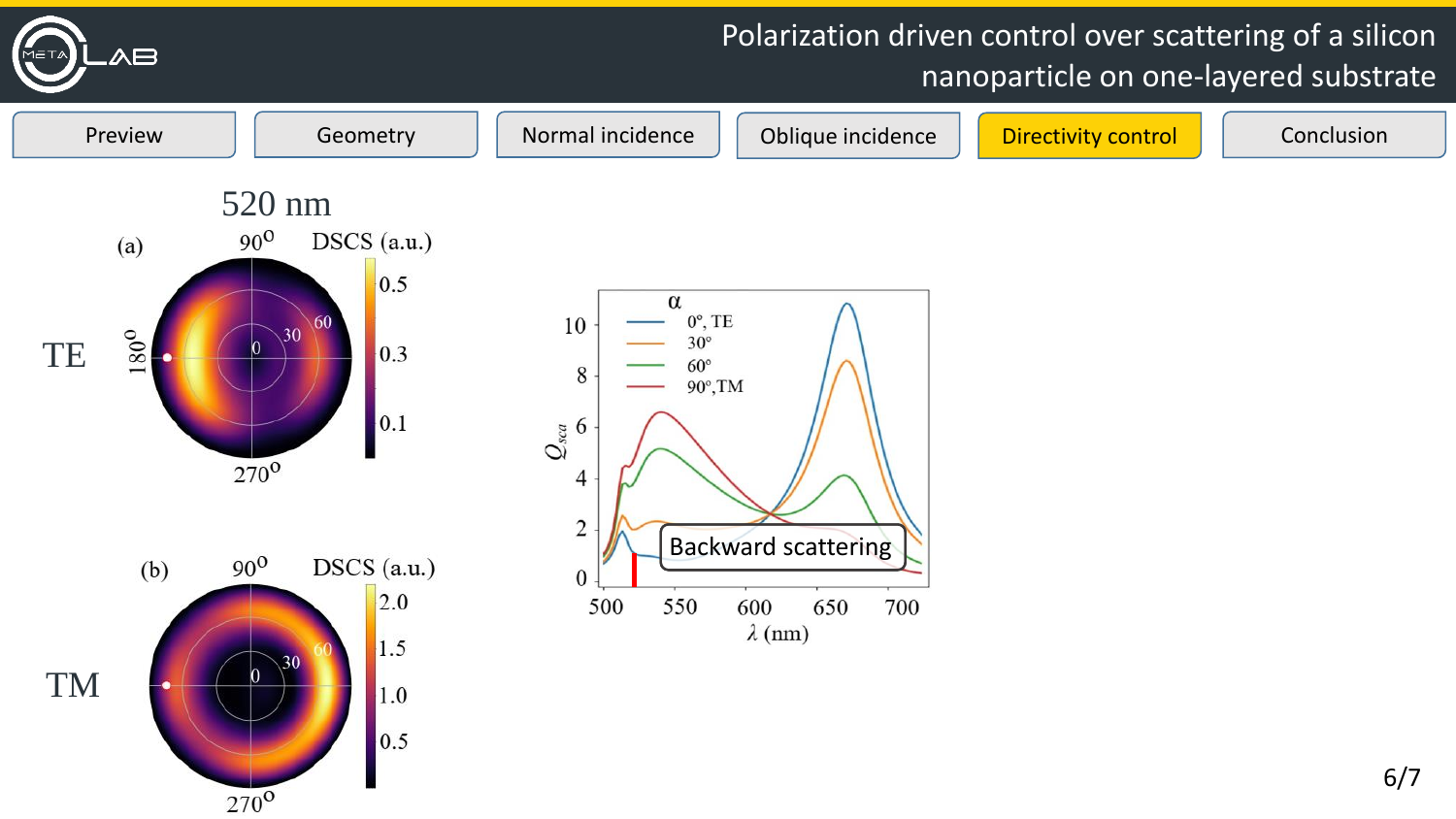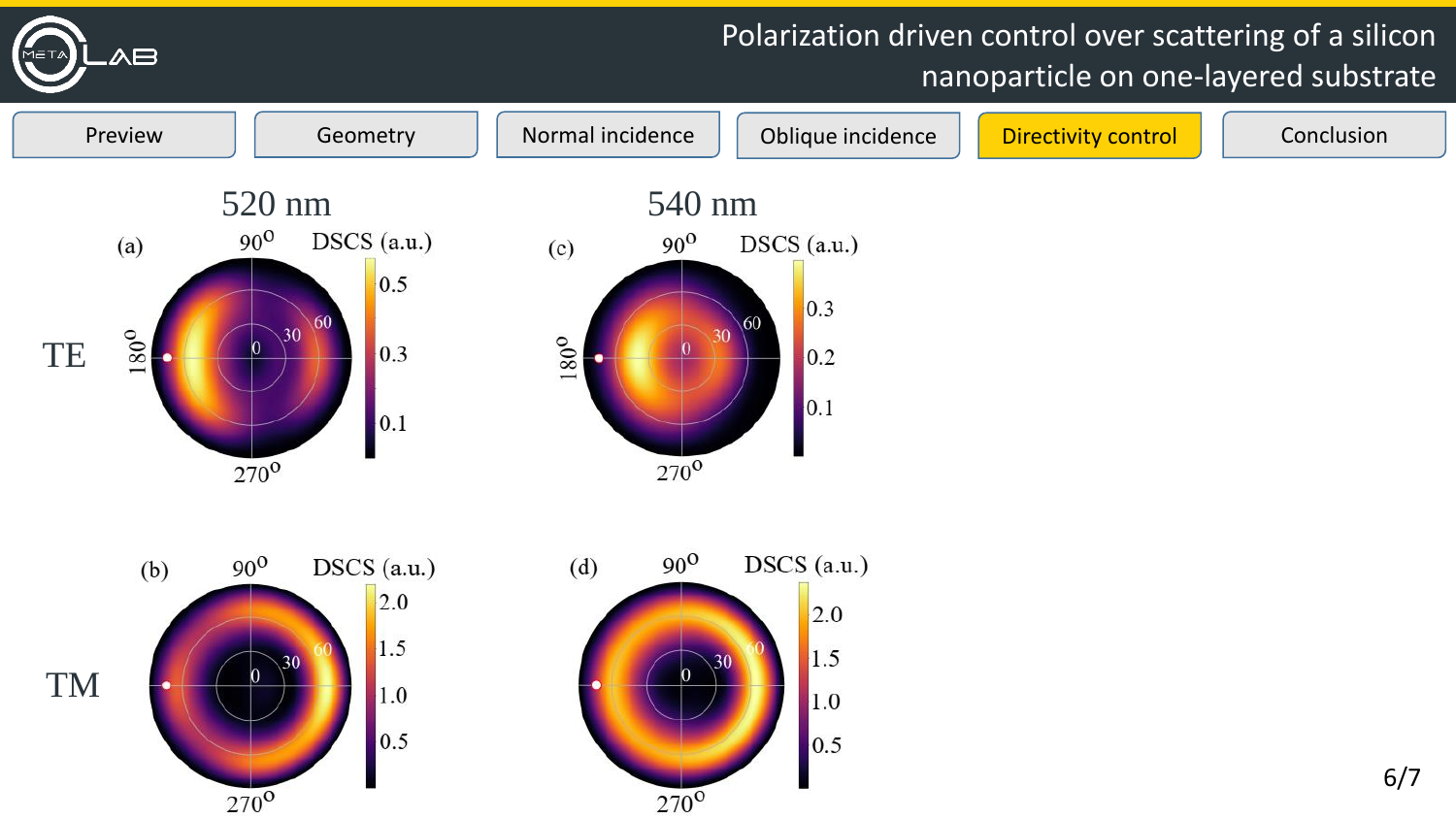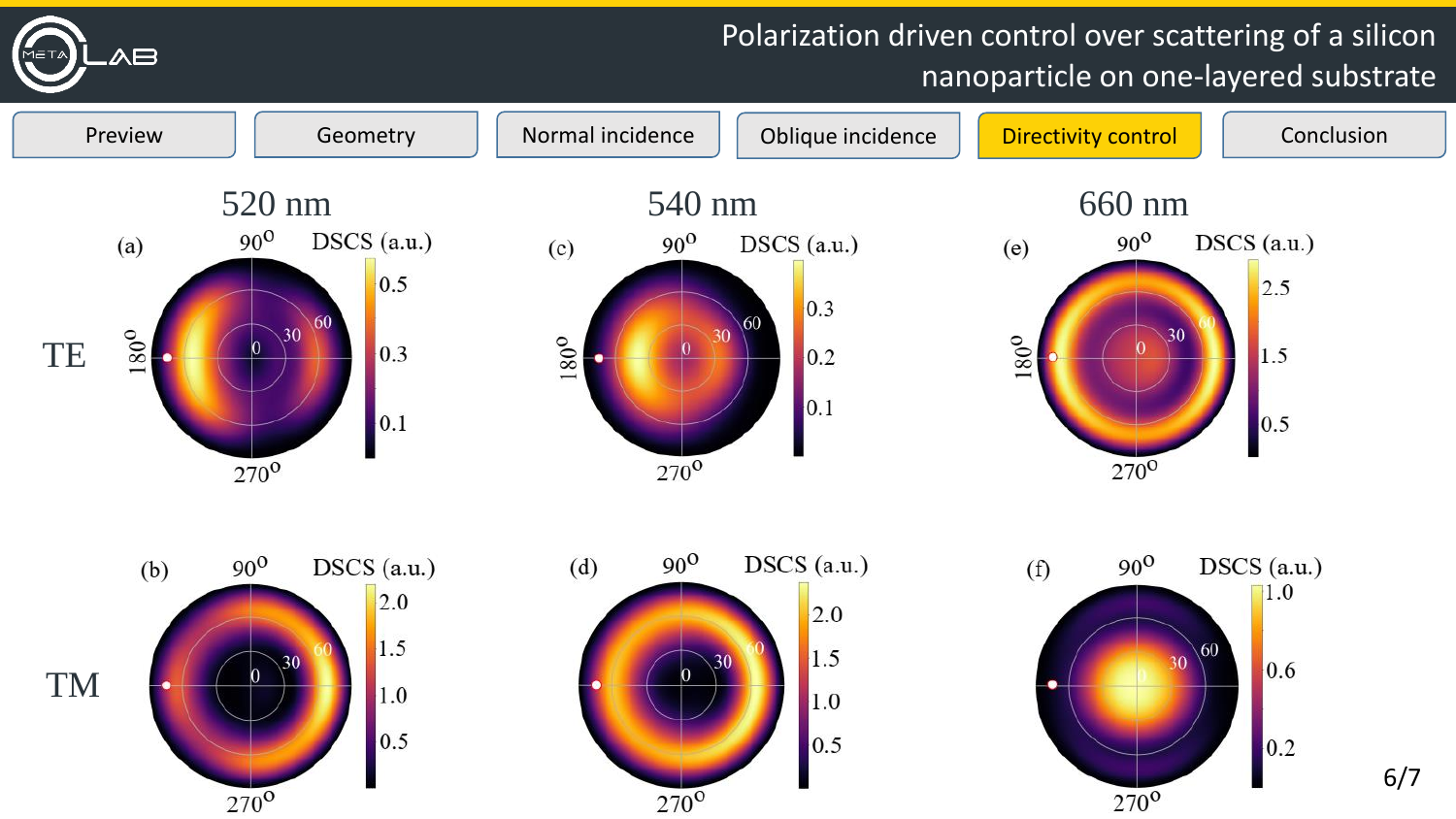

 $270^{\circ}$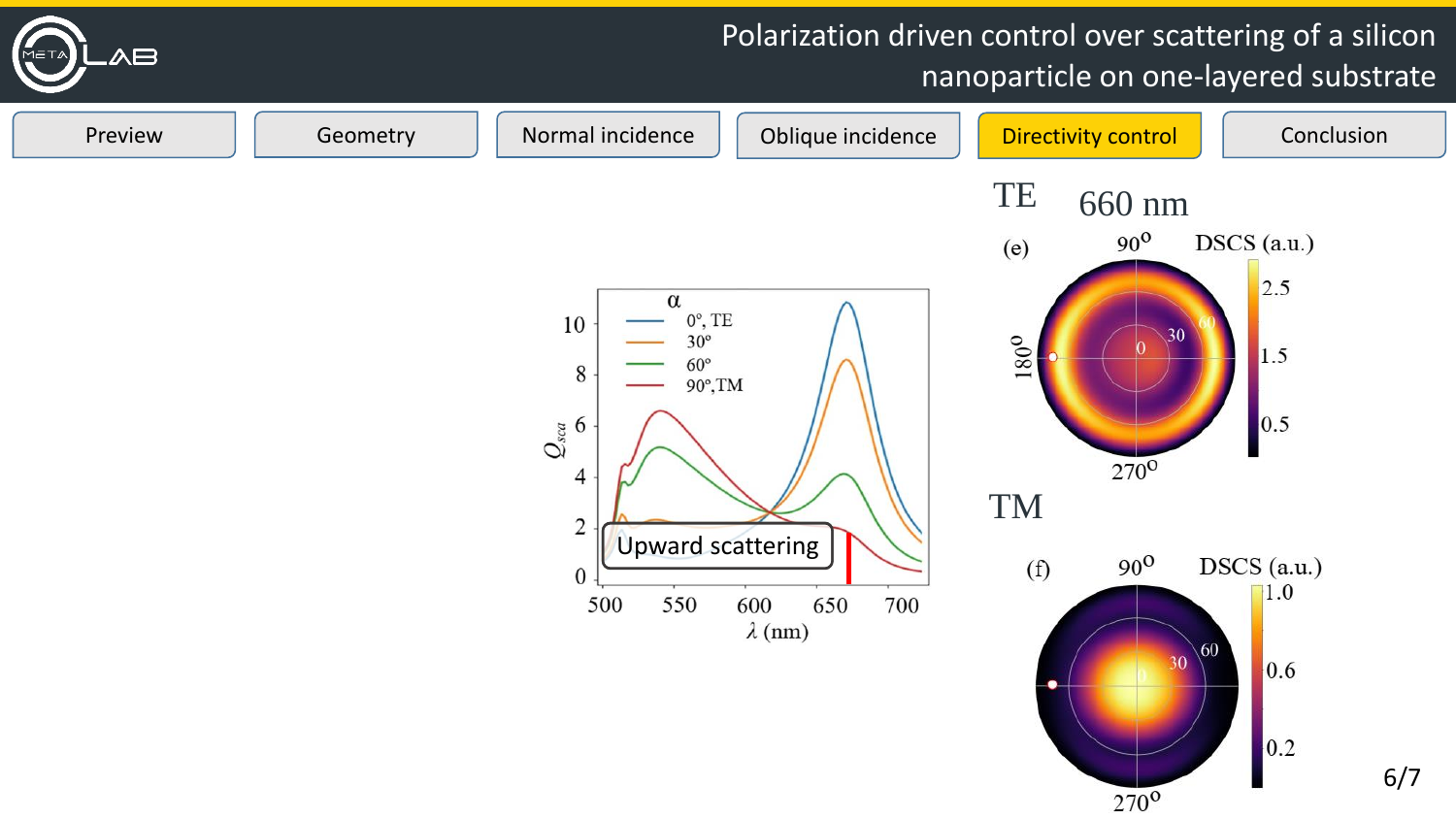